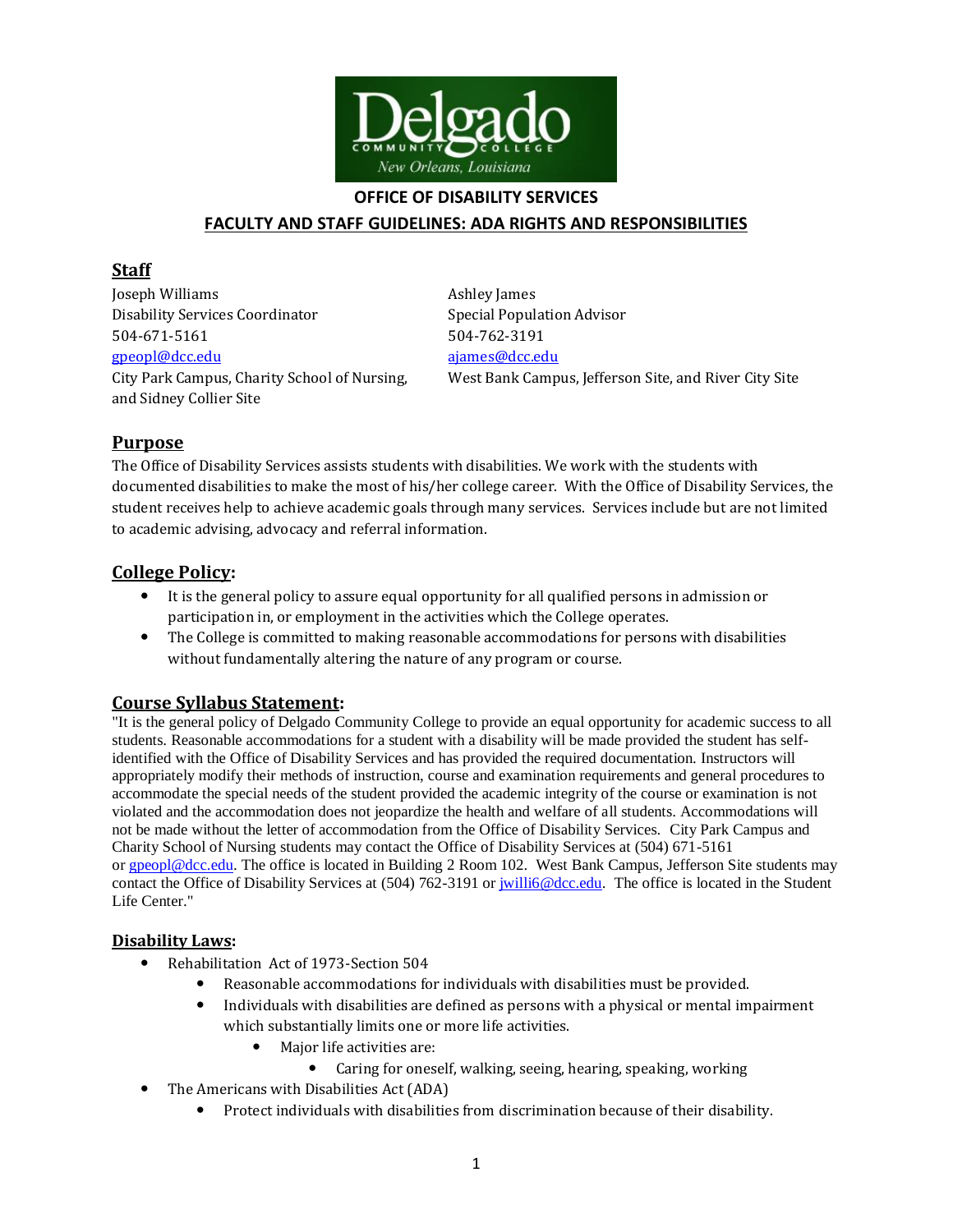## **How a Student Receives Services:**

- A person is eligible for accommodations if he/she is considered a person with a disability,
- Has identified his/herself to the college through the Office of Disability Services and
- Has presented appropriate documentation regarding the disability to the college as required by Office of Disability Services and accommodations.
- Students must complete Delgado application a[t www.dcc.edu.](http://www.dcc.edu/)
- Complete online orientation.
- Schedule a placement test.
	- If accommodations are needed please submit documentation prior to testing
- Complete student intake and student agreement forms online.
	- Click on Student Services tab
	- Click on Advising and Testing
	- Click on Disability Services
	- Click on forms on the left hand side
	- Click on Student Intake Form and then Student Agreement **(Documentation maybe uploaded as a file to the student intake form)**
- Consult with ODS staff in regards to disability documentation and accommodations.
- Receive accommodations letters for instructors.
- Complete Semester Accommodations Request Form every semester using the same steps above but click on Accommodations Request Form.

#### **Accommodations and Services:**

- Interpreting services, captioning services, note-taking services, distraction-free environment, \*extended time, scribe, reader, tape recorder, assistive technologies/specialized computer programs.
- Test proctoring services are available; however appointments must be made at least 2-3 days prior to test. Please contact preferred location to schedule your placement test and/or regular semester tests.

#### \***Time and half:**

**50 minute classes additional 30 minutes= 1and 1/2 hours total 75 minutes classes additional 45 minutes= 1hour and 55 minutes total**

#### **\*Double time:**

**50 minute classes additional hour= 2 hours total 75 minute classes additional 75 minutes= 2 hours and 30 minutes total**

#### **Testing Services (Select Location):**

City Park Campus Building 2, Room 302 504-641-5080

West Bank Campus LaRocca Hall, Room 303 504-762-3198

Sidney Collier Site Building 3, Room 117A 504-941-8526

## **Rights and Responsibilities:**

### **FACULTY/STAFF RIGHTS:**

- Faculty/Staff do NOT have the right to ask students if they have a disability.
- Faculty DO have the right to request for verification of any accommodations requested (provided by the student from ODS).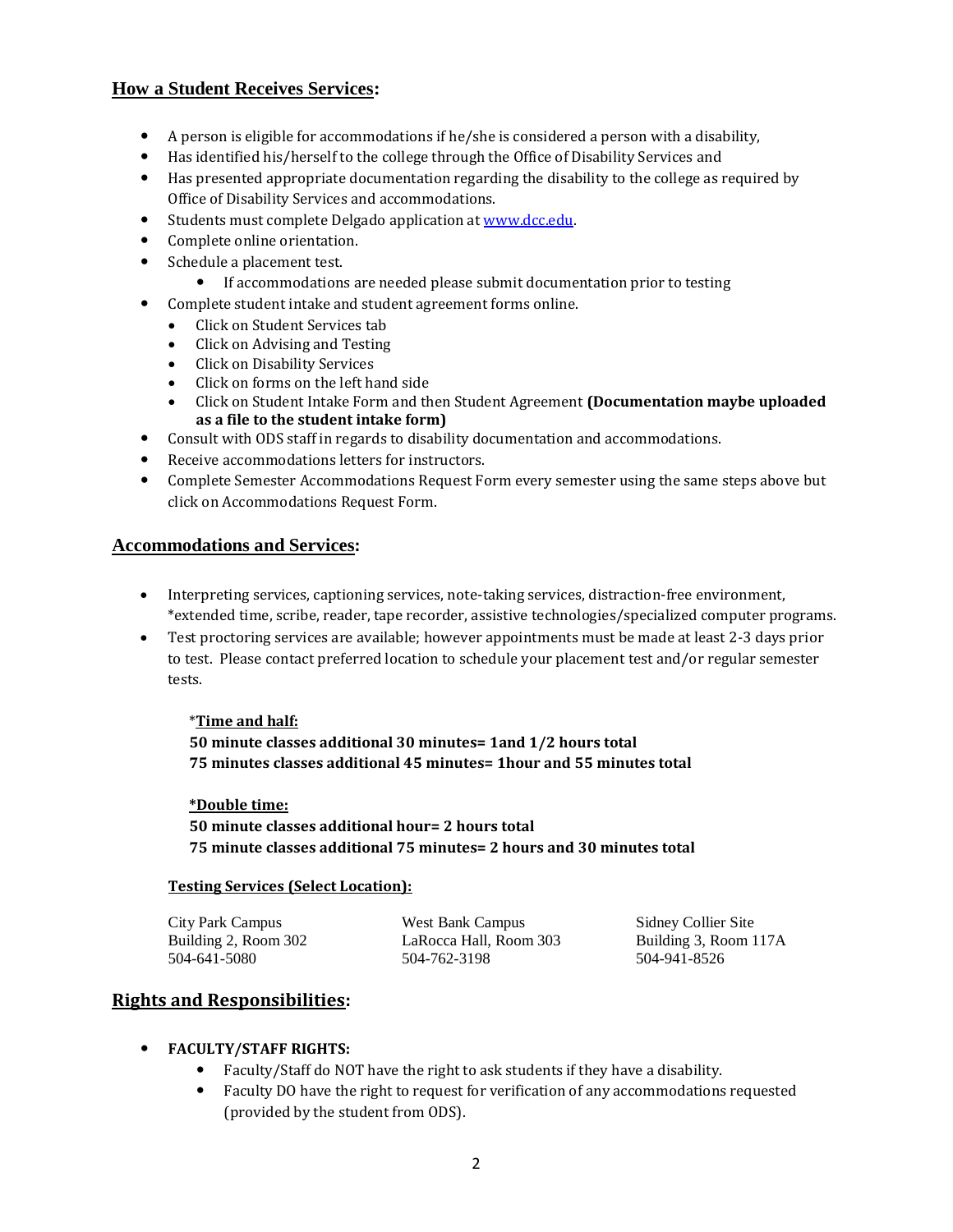### **FACULTY RESPONSIBILITIES:**

- Read the disability statement out loud at the beginning of the semester, around midterms and at least two weeks before final exams.
- Confirm receipt of accommodations and discuss accommodations with student one-on-one.
- Provide accommodations only to students who are registered with ODS. It is NOT your responsibility to provide accommodations to students who are not registered with ODS.
- If the student is taking his or her test in the Testing Center, you are responsible for sending the tests via email or hand delivered to the testing specialist with completed testing form.
- Clearly communicate your testing procedures with the student and with ODS and The Testing Center by completing an Examination Request Form upon request.
- Consult with students with disabilities and ODS in providing appropriate accommodations.
- Sign Waiver of Accommodations Form if students request a waiver of any or all accommodations.

# **FAQS:**

### **Are accommodations retroactive?**

 No. Accommodations do not take effect until the student has completed registration with ODS and has provided the instructor with an accommodation letter. ODS cannot require the instructor or anyone else to make changes in grades for assignments/exams given prior to notifying the instructor of the accommodations.

### **How can I assist a student with getting notes?**

 Students who cannot take notes or who have difficulty taking notes adequately due to the effects of their disability can be accommodated in a number of ways including: allowing them to tape record lectures, assisting them in obtaining an in-class volunteer note-taker, and providing them with an outline of lecture materials and copies of overhead transparencies.

### **What if a student with a disability is failing?**

- Treat the student as you would any student who is not performing well in your class. Invite the student to your office to discuss reasons for the failing performance and what resources the student may use to improve. Contact an ODS staff member to discuss any additional concerns.
- **What if I suspect that a student has a disability?**
	- Talk with the student about your concerns regarding his/her performance. Whether to selfidentify to ODS is the decision of the student; however, to receive accommodations, disclosure to ODS with proper documentation is required.
- **Won't providing accommodations on examinations give an unfair advantage to a student with a disability?**
	- No. Accommodations don't make things easier, just possible. The purpose of academic accommodations is to put the person with a disability on a level playing field with other students who do not have a disability.
- **Who determines what accommodations are needed?**